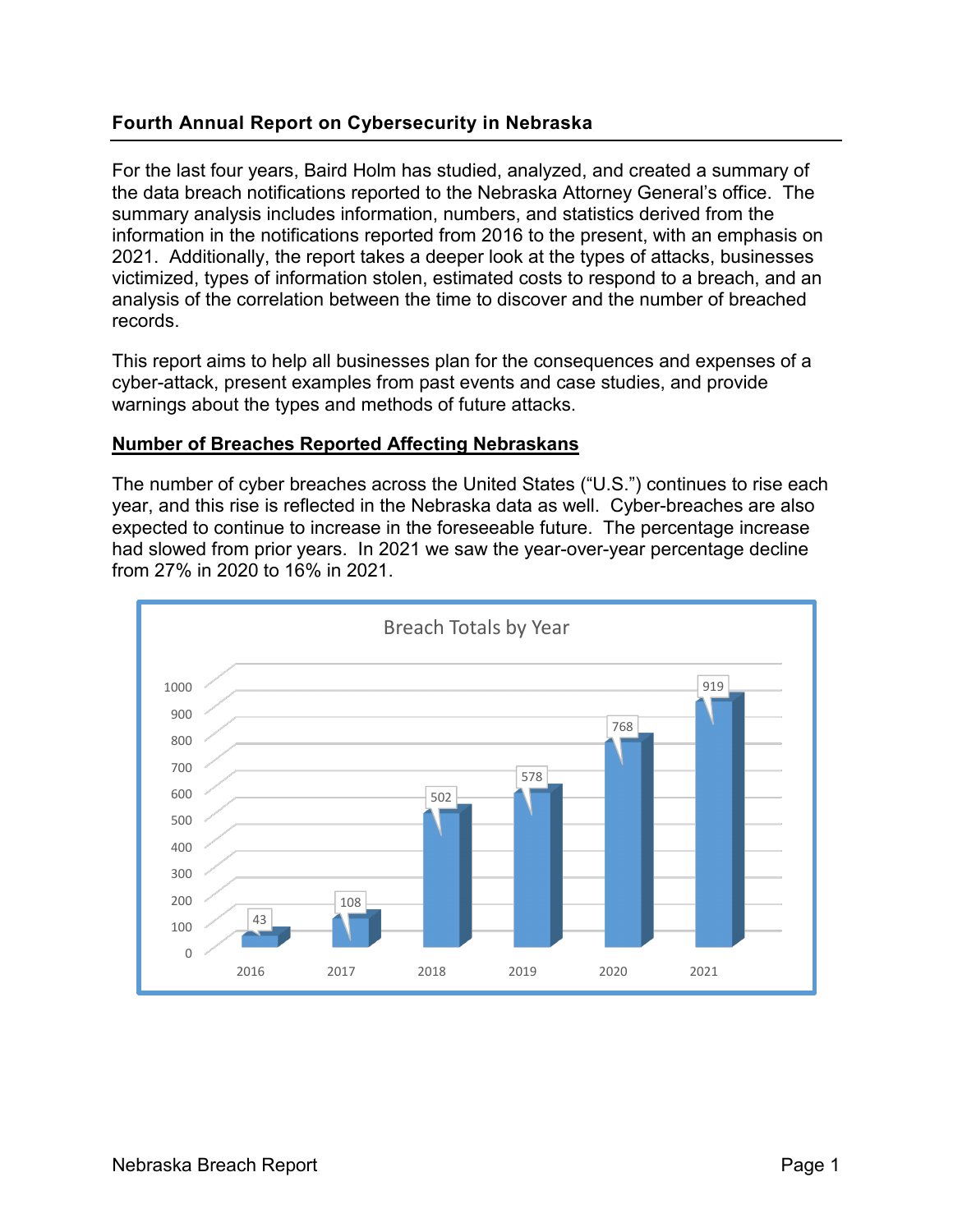# **Company Location**

The data collected by the Attorney General's office allows analysis of which states are home to the most companies who report cyber-breaches.



By 2021, companies located in all fifty (50) states and the District of Columbia reported at least one (1) breach to the Nebraska Attorney General. Of those states, all but nine (9) reported at least double-digit breaches and six (6) reported triple-digit breaches. California led the count with 276, followed by Texas with 212 total breaches reported. Nebraska-based companies reported 160 breaches. Just behind Nebraska were the states of New York, Illinois, and Florida.

# **Company Size Analysis**

When contrasted with the rise in the total number of breaches, a drop in total U.S. records suggests that cyber-attacks victimize small and medium-sized companies with smaller data sets. In comparison, larger companies with larger data sets protect their data better.

This past year's breaches did not include any breaches involving over 100M records but included twenty (20) breaches reporting more than 1M records affected. These twenty (20) breaches alone accounted for fifty-six million (68%) of the eighty-two million records stolen in 2021. While larger companies are becoming much more vigilant in protecting data, they are still susceptible to breaches of large data sets. Organizations responsible for these twenty (20) breaches were: General Business – 9; Financial and Insurance Services – 4; Healthcare – 4; and Other – 3.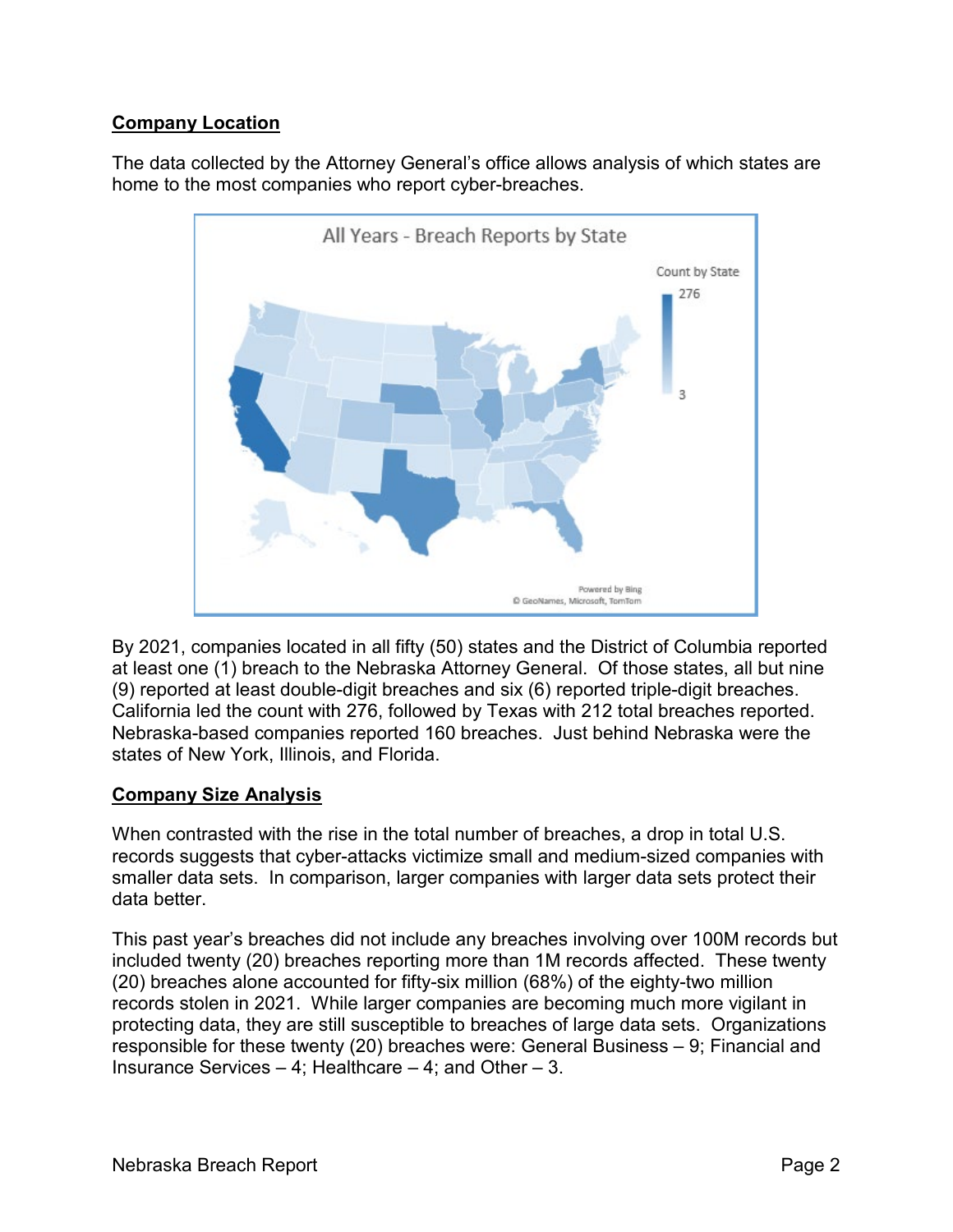An important point to make while reviewing the size of breaches, attackers often do not know the amount or type of information maintained by a company or the size of a company or its network until they gain access. Many small or medium-sized businesses ("SMB") are reluctant to spend money on cyber-security because they believe their network does not have any data worth stealing.

The risk to SMBs is evident when reviewing the data breaches by size. The majority of data breaches were of companies that only maintained fewer than 5,000 records:



Cyber-attackers are targeting companies based on system vulnerabilities. An Exchange server vulnerability is a vulnerability whether it exists as part of a Fortune 500 company's network or a single-member LLC's network. SMBs tend to have smaller Information Security (InfoSec) and IT staff. The fewer the staff, the harder it becomes to keep up with zero-day and other vulnerabilities and patches. And this past year has seen a number of vulnerabilities that have affected SMBs, such as the MS Exchange zero-days announced in March  $2021<sup>1</sup>$  $2021<sup>1</sup>$  $2021<sup>1</sup>$  These vulnerabilities affected on-prem Exchange servers, something most likely used by SMBs and less likely used by Fortune 500 firms.

<span id="page-2-0"></span> <sup>1</sup> These zero-days include CVE-2021-26855, 26857, 27065, and 26858.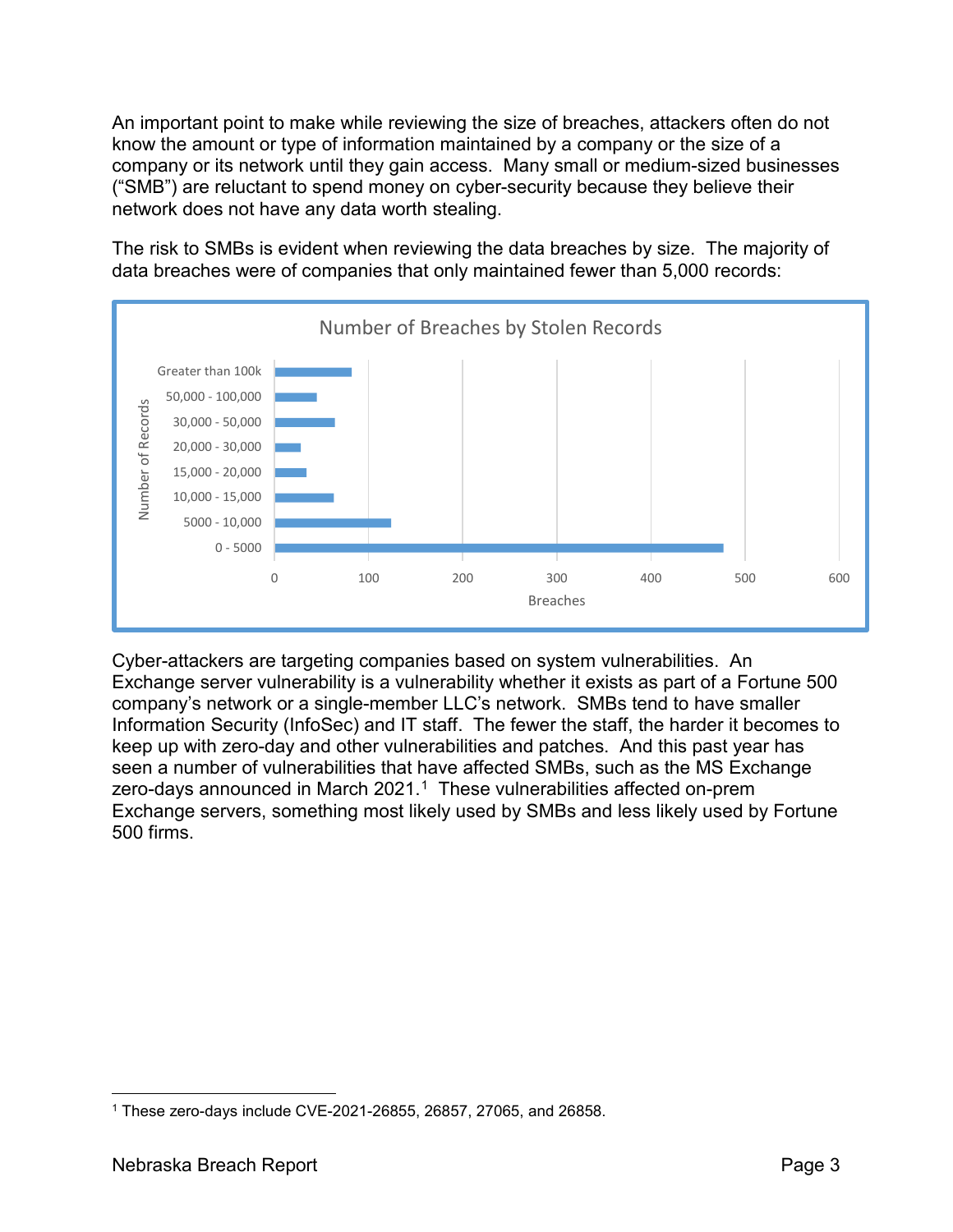

All businesses, and especially SMBs with limited staff, time, and budgets, need to take precautions to protect their network and company.

### **Resident / Victim Analysis**

The Nebraska breach notification form requires submitters to report not only the number of Nebraska residents affected by the breach, but also, the total number of U.S. residents affected by the breach. This information presents a national view of the types of information being taken, types of breaches, types of companies victimized by cyberattackers, and the number of records per incident.

Below are charts which represent the total number of U.S. residents affected by the reported breaches, and the number of affected Nebraska residents.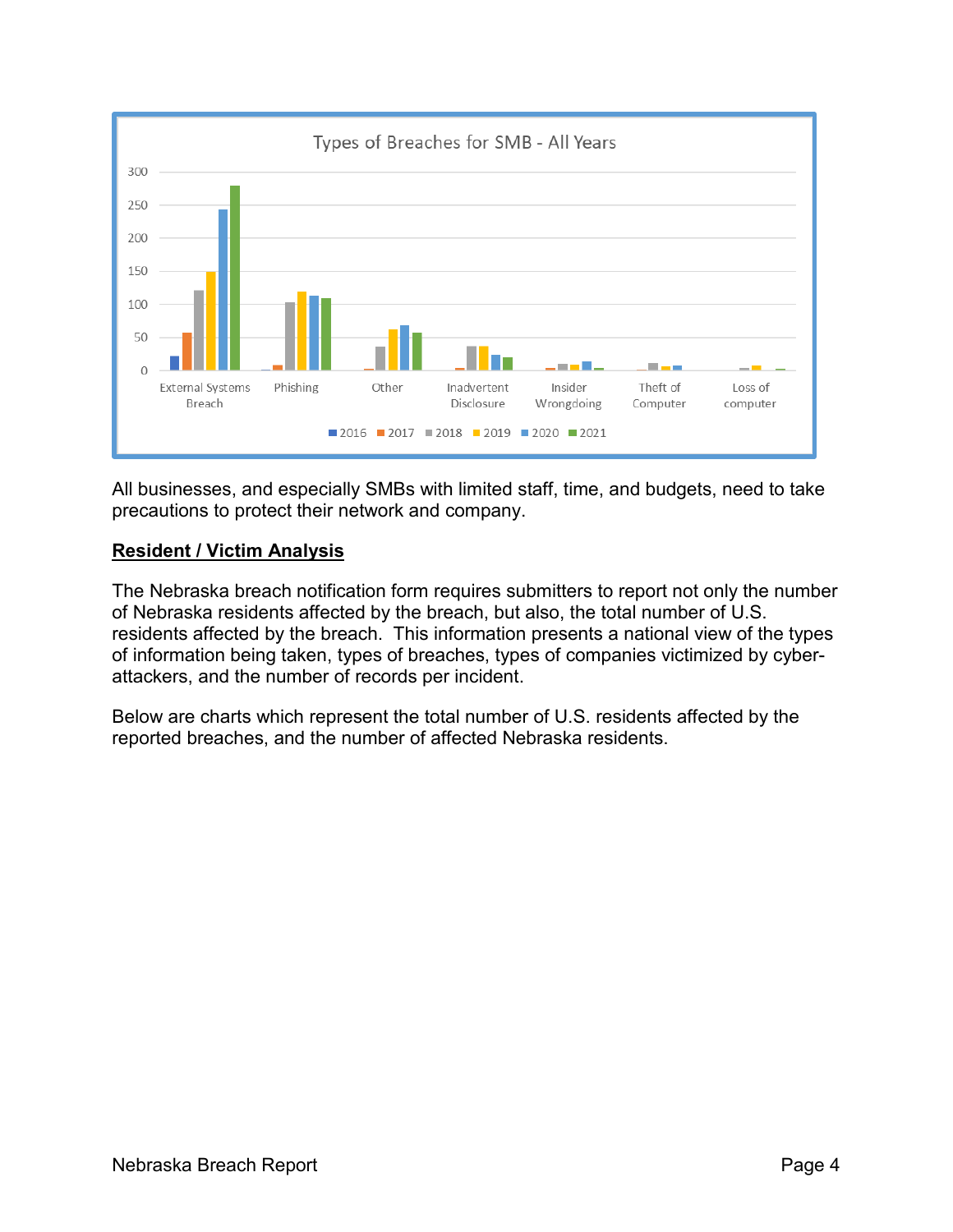

In 2021, the total number of affected Nebraska residents declined from the previous year, while the number of total U.S. residents jumped to 82 million records.

Nebraska-based companies reported a total number of U.S. residents affected equal to 157,513 in 2020 and 159,991 in 2021, while the number associated with Nebraska residents decreased from 49,619 to 11,665, respectively.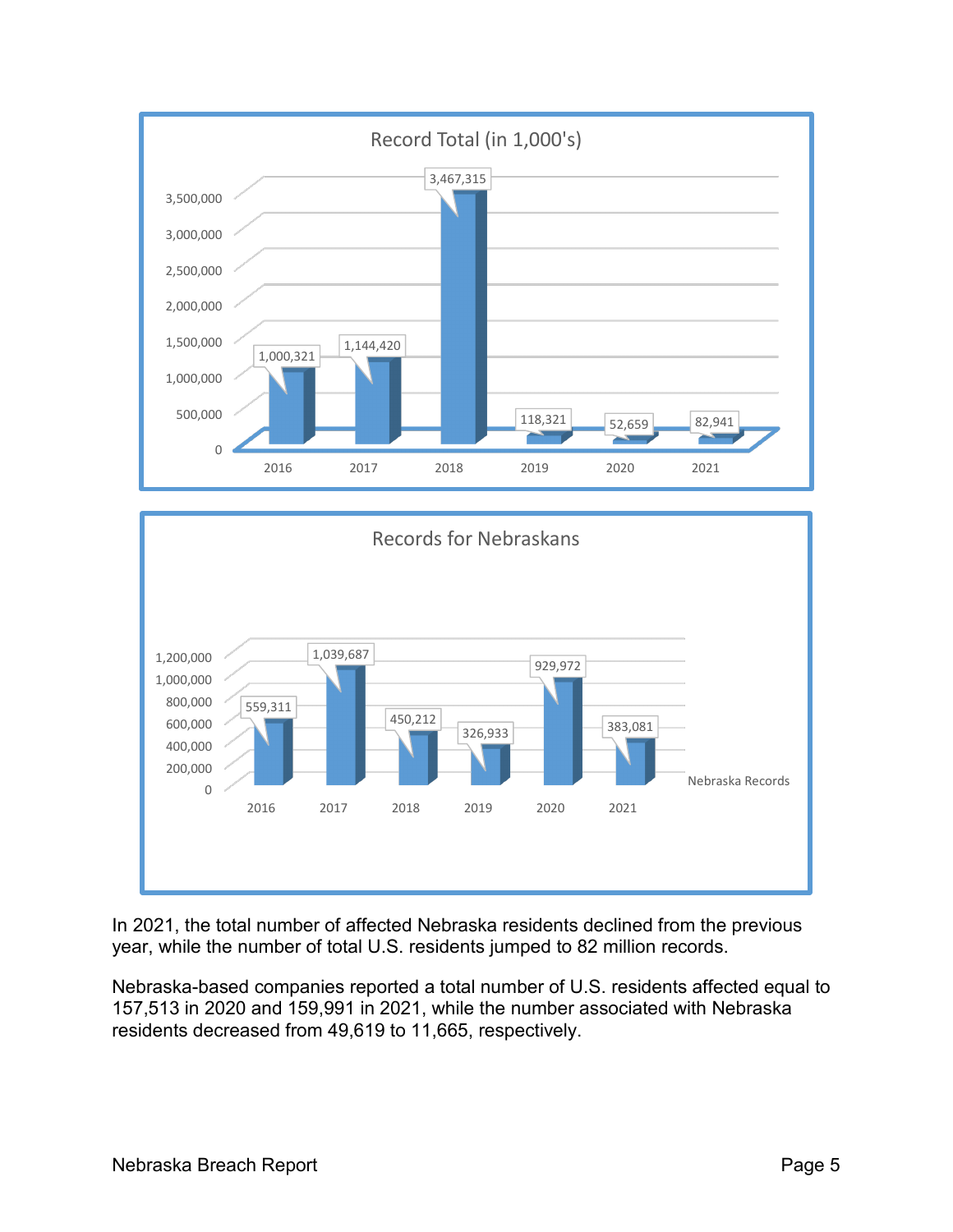

The average number of records per breach are as follows:



The average number of total records reported for Nebraska based companies is 3,140 in 2019, which rose to 3,750 in 2020 and 3,809 in 2021. These averages can be used for determining average costs for breach recovery restoration services and total company risk.

### **Per-Record Costs and Estimating Response and Recovery Costs**

Several studies have attempted to define a methodology to determine per-record cost ("PRC") for response and recovery from a data breach. Such a methodology, if based on sound research and reasoning, can provide companies with a means to estimate costs and create financial plans to respond to cyber-security breaches. Two of the more comprehensive and widely cited studies are discussed below.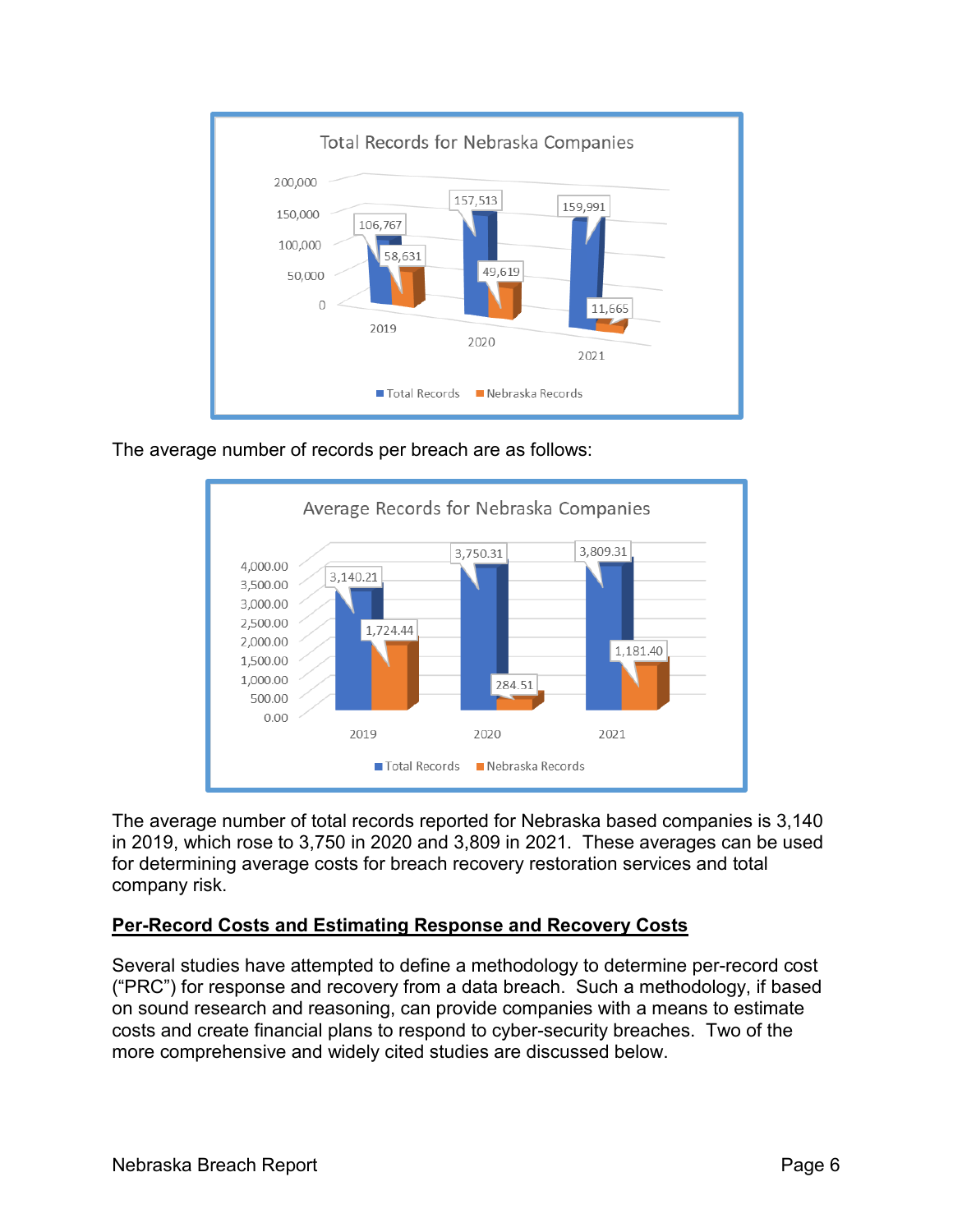### **IBM and the Ponemon Institute Study**

IBM and the Ponemon Institute ("IBM Study") publish an annual report reviewing yearly breach response costs and contributing factors in recovery expenses. In the IBM Study, the average costs to respond and recover from a data breach were approximately \$150 PRC globally and approximately \$205 PRC in the United States.<sup>2</sup> The study also determined the costs for response and recovery by industry as follows:



It should be noted, however, that these figures are *very rough* estimates, and caution should be taken when using these figures for an "across-the-board" analysis. The PRC can vary greatly depending on the size of an organization; the location of the company and the network; whether or not the recovery is outsourced; if outside counsel is retained; the complexity of the system; the number of users, computers, and networks; and many other factors.

The best method to determine the cost and time for restoration and recovery expenses is to conduct a tabletop exercise. Such an exercise will estimate the upper limits of data breach expenses a company may face. The exercise will aid in determining the time and expense involved in a complete system restoration and the costs to notify all individuals whose records would be involved in a complete system breach.

Nebraska based companies suffer breaches in the range from 1 to approximately 100,000[3](#page-6-1) records. Using the IBM study, Nebraska based companies can calculate a

 <sup>2</sup> See Cost of a Data Breach, IBM and the Ponemon Institute, pg. 27

<span id="page-6-0"></span>[<sup>\(</sup>https://www.ibm.com/security/services?p1=Search&p4=43700056097600187&p5=b&gclid=EAIaIQobCh](https://www.ibm.com/security/services?p1=Search&p4=43700056097600187&p5=b&gclid=EAIaIQobChMIpsTP4Or07wIVdP_jBx1L3A7YEAAYASAAEgKOdvD_BwE&gclsrc=aw.ds) [MIpsTP4Or07wIVdP\\_jBx1L3A7YEAAYASAAEgKOdvD\\_BwE&gclsrc=aw.ds](https://www.ibm.com/security/services?p1=Search&p4=43700056097600187&p5=b&gclid=EAIaIQobChMIpsTP4Or07wIVdP_jBx1L3A7YEAAYASAAEgKOdvD_BwE&gclsrc=aw.ds) last visited on April 10, 2021).

<span id="page-6-1"></span><sup>&</sup>lt;sup>3</sup> 40 out of 43 reported breaches had between 1 and 4,000 records. The remaining three breaches were over 10,000 records. The average of 3,750 per breach exclude one anomalous entry of 2.6M records for one breach. Including this one breach skews the range and the average, while every other breach is under 1M records and the amount appears to be an estimate and/or rounded for reporting purposes.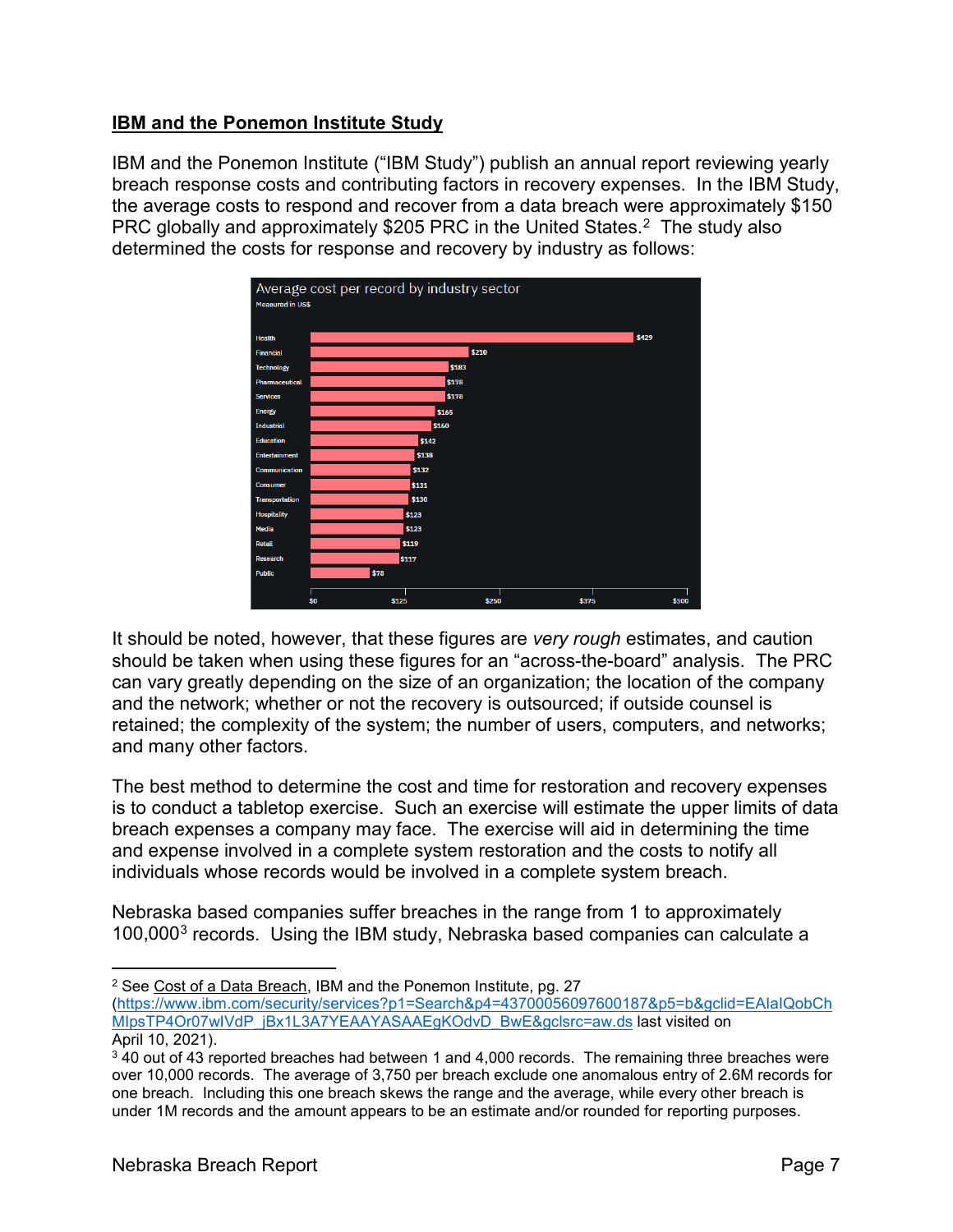very general breach-cost analysis. Using the figures from the IBM Study, and with all other factors being equal, a Nebraska based company can estimate that they will spend approximately \$768,750 (3,750 x \$205) for the response and recovery costs due to a data breach.

### **Cyentia Institute Study**

The Cyentia Institute ("Cyentia") noted that individual PRC may vary during the course of incident response depending on the size and scope of the breach. Thus, an acrossthe-board approach used by IBM may not be accurate.

Cyentia noted that the PRC would be higher than average in the initial investigative stages. In contrast, the PRC costs towards the later stages of an investigation will be much lower than average. For example, the initial response costs would be similar whether a company has 100 records or 1000 records. The initial response steps would be similar, such as wiping and restoring workstations and servers, initiating the response team, retaining outside counsel, hiring a computer forensics firm, etc. But, after the initial expenditures become sunk costs, the PRC costs of additional records identified and recovered will decline over time.

This disparity in the PRC motivated Cyentia to analyze the PRC based on breach size and company size to provide an alternative to the across-the-board approach used in the IBM Study. The below graph from this report depicts how the PRC of additional records decreases as a data breach increases in size. The graph also illustrates the small range of cases to which the IBM Study is restricted and the inherent inaccuracies of such a small sample size. [4](#page-7-0)



With a larger sample size than the IBM Study, Cyentia also created a probability analysis of the total costs based on the size of the breach suffered. That probability analysis is depicted as follows:

<span id="page-7-0"></span> <sup>4</sup> Information Risk Insights Study Cyentia Institute, pg. 18 [\(https://www.cyentia.com/wp](https://www.cyentia.com/wp-content/uploads/IRIS2020_cyentia.pdf)[content/uploads/IRIS2020\\_cyentia.pdf](https://www.cyentia.com/wp-content/uploads/IRIS2020_cyentia.pdf) last visited March 16, 2021).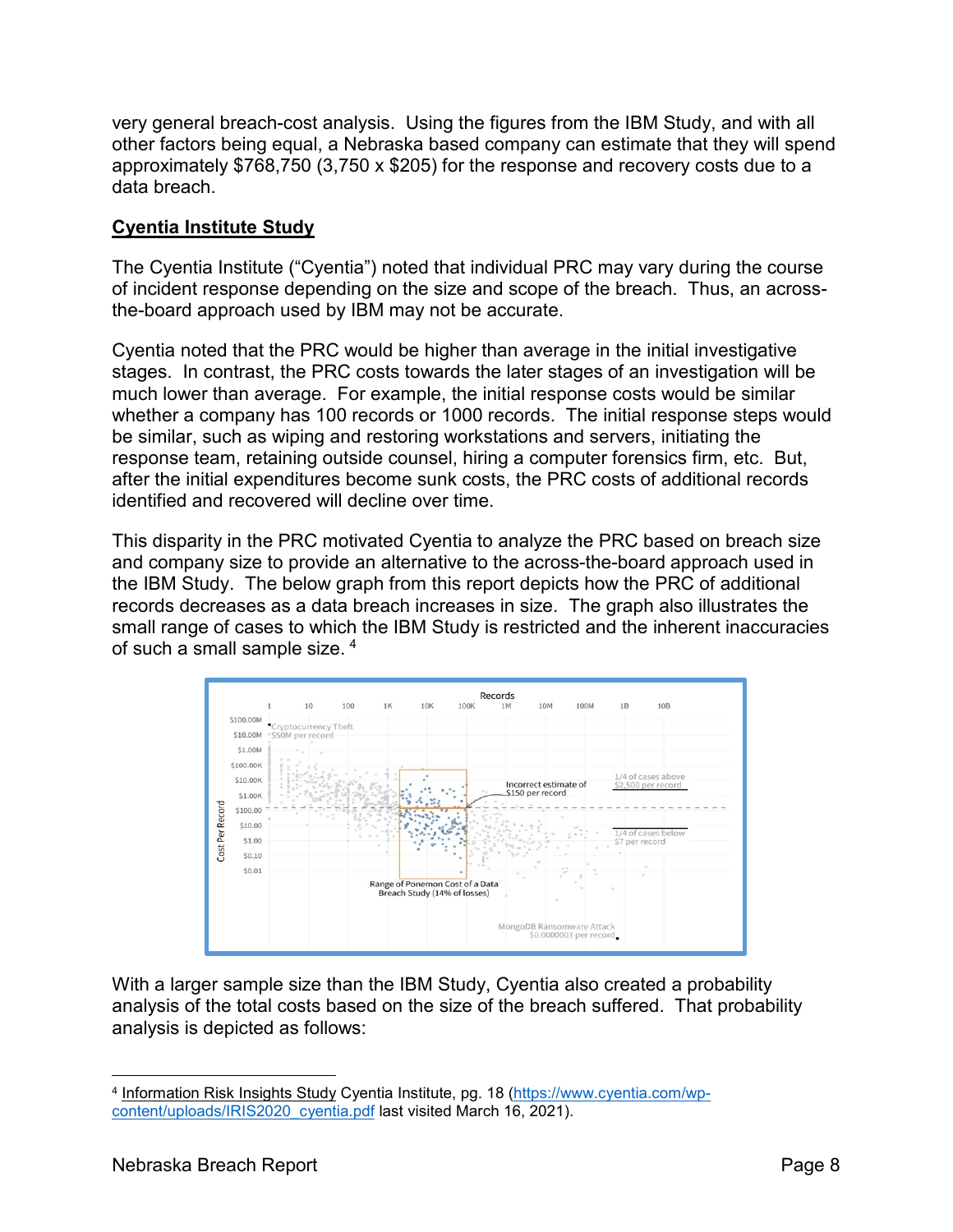| Records    | Probability of At Least This Much Loss |                         |             |                   |                          |                  |
|------------|----------------------------------------|-------------------------|-------------|-------------------|--------------------------|------------------|
|            | <b>S10K</b>                            |                         |             |                   | \$100K \$1M \$10M \$100M | S <sub>1</sub> B |
| 100        | 82.0%                                  | 49.9%                   | 17.8%       | 3.3%              | 0.3%                     | 0.0%             |
|            | 1K 88.4%                               |                         |             | 60.9% 26.0% 5.9%  | 0.7%                     | 0.0%             |
| 10K        |                                        | 93.0% 71.1% 35.8% 10.0% |             |                   | 1.4%                     | 0.1%             |
| 100K       | 96.0%                                  |                         |             | 79.8% 46.7% 15.8% | 2.7%                     | 0.2%             |
| 1M         | 97.9%                                  | 86.7%                   |             | 57.7% 23.5%       | 5.0%                     | 0.5%             |
| <b>10M</b> | 99.0%                                  | 91.8%                   |             | 68.2% 32.8%       | 8.6%                     | 1.1%             |
| 100M       | 99.5%                                  |                         | 95.3% 77.4% | 43.4%             | 13.9%                    | 2.3%             |
| 1B         | 99.8%                                  | 97.4%                   |             | 84.9% 54.5%       | 21.0%                    | 4.2%             |
| 10B        | 99.9%                                  | 98.7%                   | 90.5%       | 65.3%             | 30.0%                    | 74%              |

Using this information to extrapolate probabilities and costs to Nebraska-based companies' average of 3,809 records breached did not materially change the conclusions from last year. An average company has an 89.8% chance of incurring at least 10K in fees, 64.1% chance of incurring at least \$100K in fees, and 29.1% chance of incurring at least \$1M in expenses, etc. [5](#page-8-0) Thus, the combined total loss expected across all probabilities is \$461,891[6](#page-8-1).

<span id="page-8-0"></span><sup>&</sup>lt;sup>5</sup> This extrapolated figures were calculated using a weighted average based on the percentages provided by Cyentia for probabilities at 1K and 10K records in a breach.

<span id="page-8-1"></span><sup>&</sup>lt;sup>6</sup> This figure is within two standard deviations of the mean and thus accurate to 95% of the expected loss.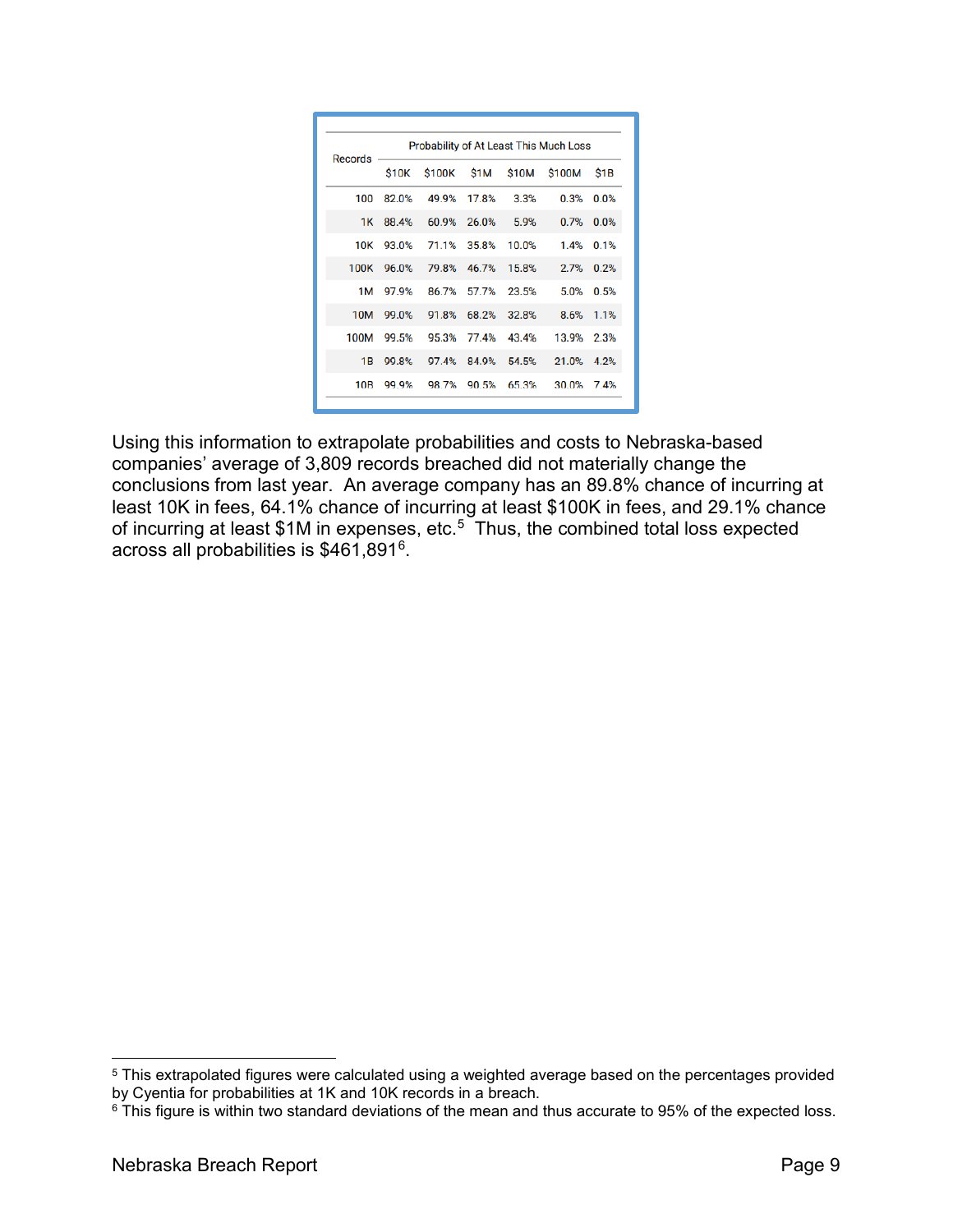# **Business Types Victimized**

The types of businesses victimized by a cyber-attack range from small local businesses to international companies. The types of businesses reporting cyber-attacks are as follows:



The largest organizational type is "General Business," which includes retail, online retail, Internet services, construction firms, accounting firms, trucking companies, hotels, and more. The type "Financial" includes banks, insurance companies, wealth advisors, mortgage companies, and other financial institutions. As a group, general business, financial, and healthcare organizations account for over 75% of all attacks. The obvious reasons for the attacks are the value and number of data points that can be gathered from attacks on such an organization. Such organizations have large caches of names, Social Security numbers, credit card or other financial account numbers, and healthcare information.

In relation to each other, the proportion of businesses have remained relatively similar throughout the years. The following graph depicts the year-over-year changes for each of the business types: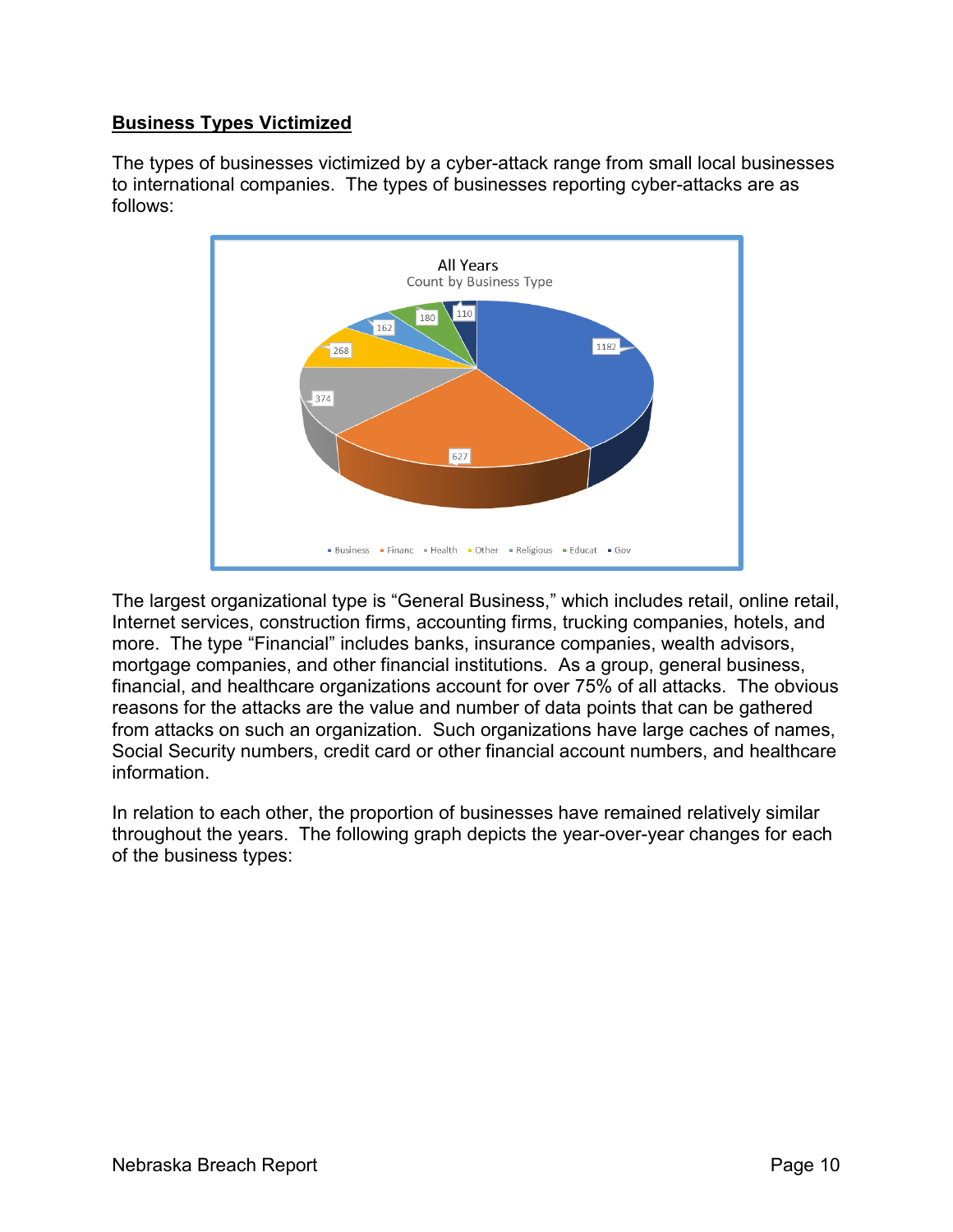

While the General Business category continues to dominate as the most targeted business, there have been substantial relative increases in the "Finance and Insurance" category over the past two (2) years.

# **Types of Breaches**

In reviewing the data one the most interesting areas of study is the type of breach used by hackers. Knowing the most common types of attacks can help companies conduct risk assessments of their organization, network, or Internet-facing services to determine which attack vectors are being used.

The following graph presents the types of breaches reported during 2021 and that the most common attacks are still external attacks and phishing attacks.

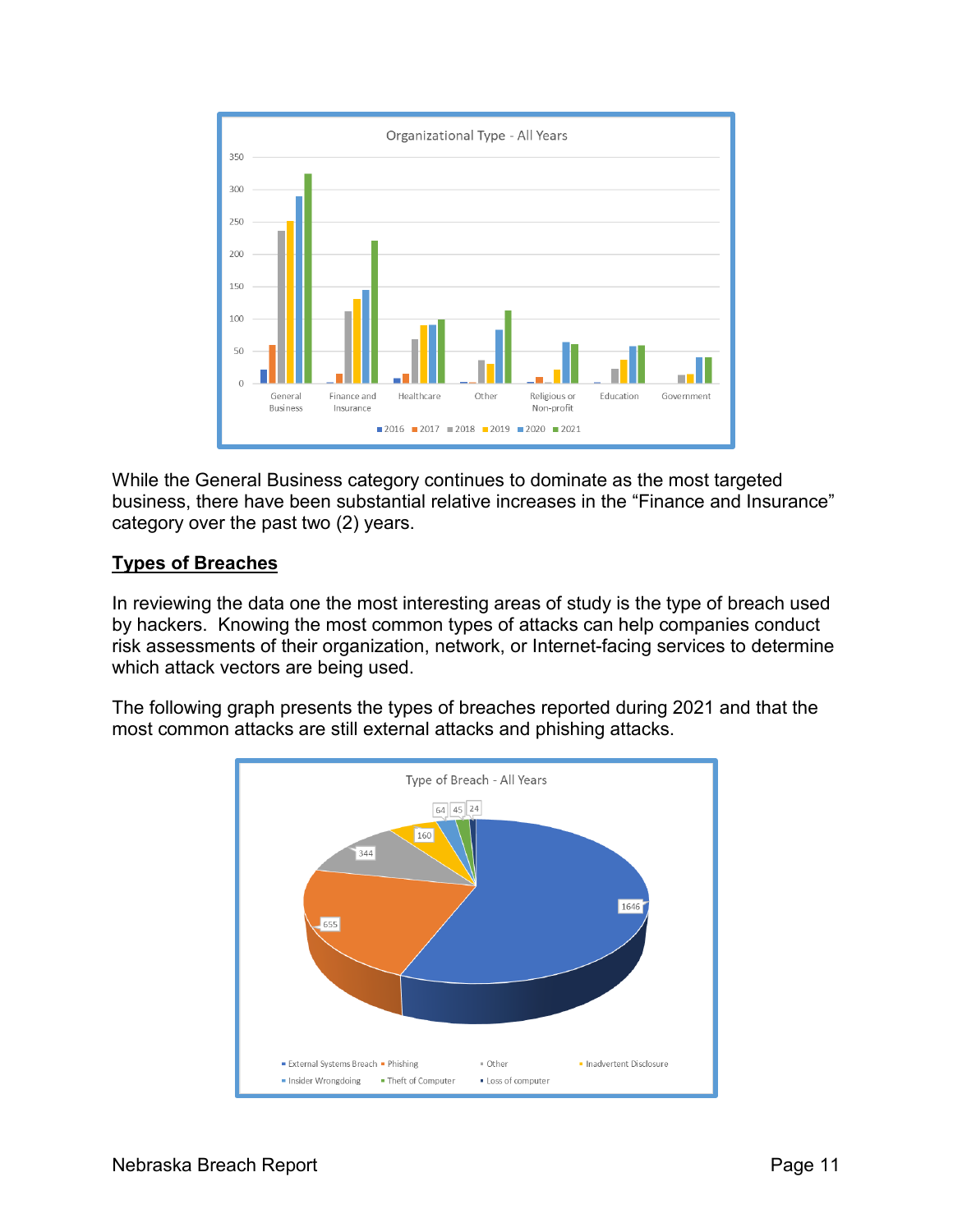

Below is a year-over-year comparison by breach type:



External attacks include direct attacks on company web servers (Log4J) and email servers (MS Exchange exploit) and against third-party vendors such as credit card skimming software and cross-site scripting attacks.

There are several reports in which phishing attacks were categorized as external attacks and several more reports whose description indicates that phishing attacks may have been used as an attack vector. Because of this, the number of phishing attacks may be under-reported as it is an attack vector used to launch additional direct attacks and an attack mechanism against email and RDP services.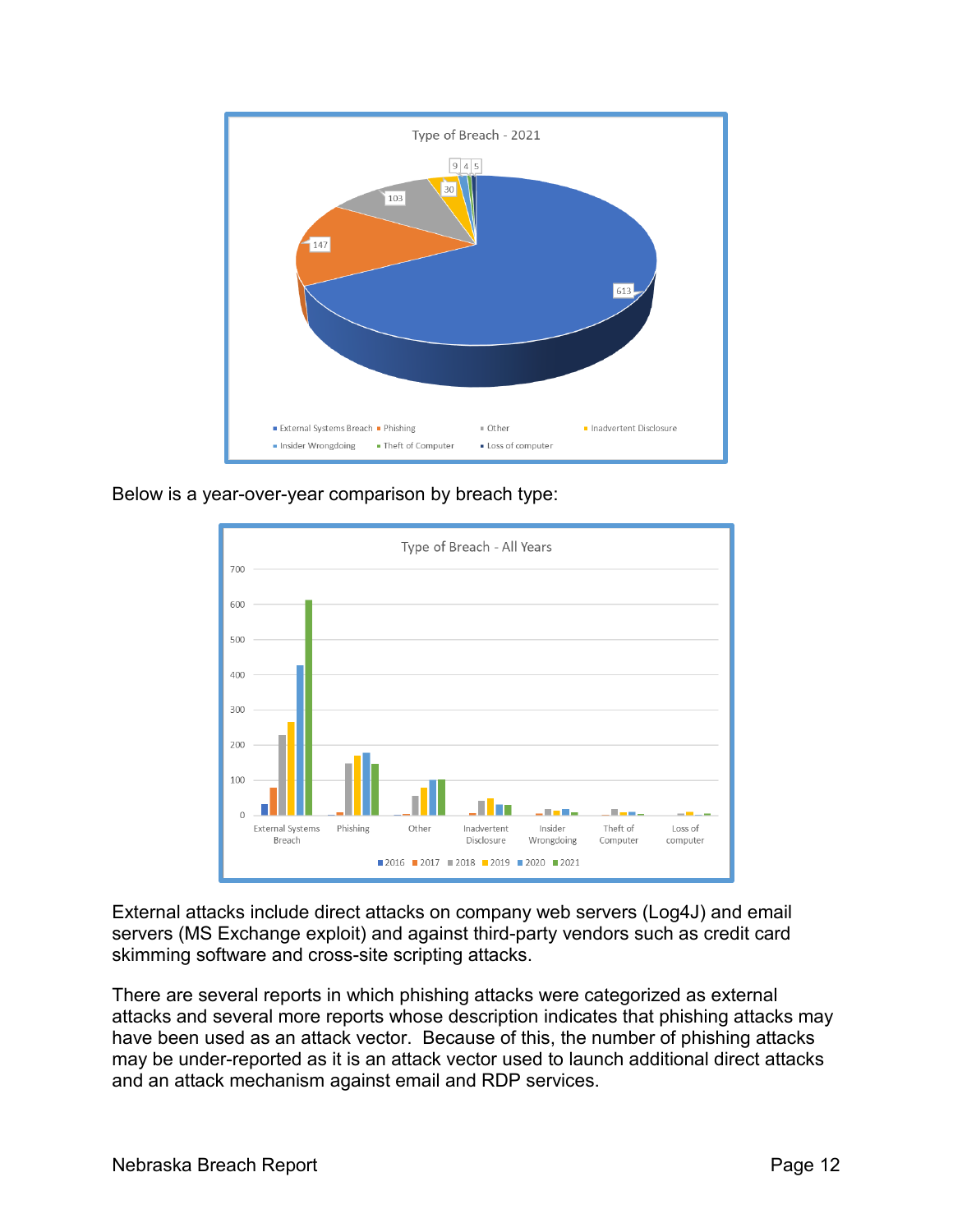It is worth noting that many of these attacks targeted third-party vendors who have been engaged to conduct or process payment transactions on behalf of the reporting company. Attacks on third-party vendors should serve as a warning to all companies, particularly SMBs, that an attack on a third-party vendor may require reporting and notifications by SMB itself. Third-party vendors often limit their duties and responsibilities in the case of a cyber-attack to the notification of the contracting company. Contracts and Managed Service Agreements require careful legal review to determine notification responsibilities.

#### **Number of Days to Discover**

Finally, an additional analysis was undertaken this past year to determine the relationship between the days to identify a breach as compared to the number of records affected in the breach. There are several studies that purport to show that there is a direct relationship between the time an attacker is in a system and the recovery costs. This relationship between attacker time on the network and recovery costs can be studied by reviewing the relationship between time to detection and records compromised.

After slicing the size of the total records into ranges, there is a direct correlation between the time it takes to discover a breach and the number of records breached. This relationship between time and the number of records is logical and intuitive. The longer an attacker can access a system, the more data the attacker can identify, access, view, and acquire/steal.



This data should be a warning that attackers are often in a network for several weeks and months prior to discovery.

#### **Conclusions**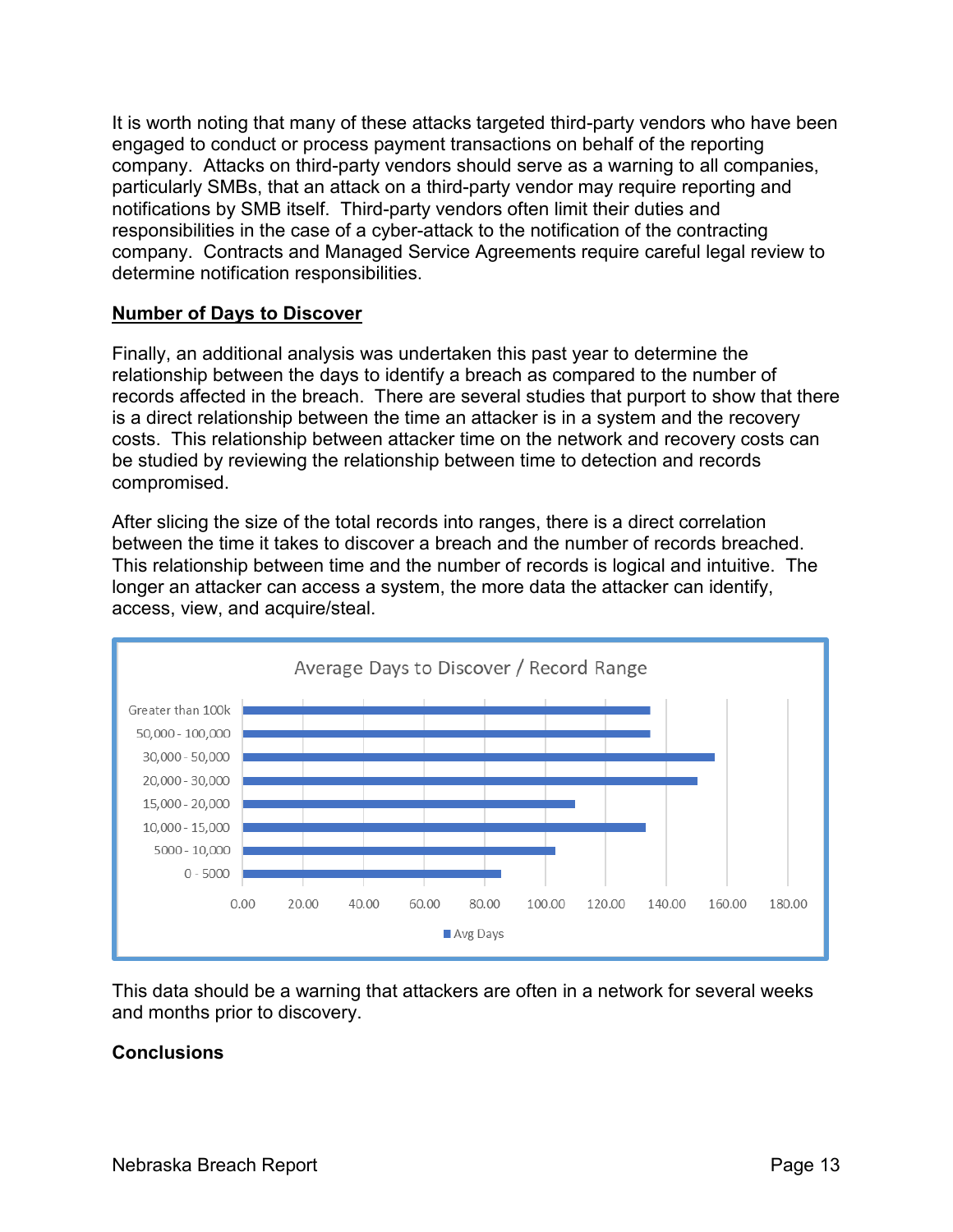Nebraska residents and Nebraska-based companies continue to face threats from cyber-attacks. Although the number of breaches continues to rise, the number of records affected by such breaches has decreased. The indirect correlation between the two trends suggests that threat actors target small and medium-sized businesses.

The average number of records involved in a data breach for a Nebraska-based company is 3,750. It translates to an average of \$768,750 using the IBM Study or \$461,891 using the Cyentia study. These response and recovery costs include restoration expenses, cyber-breach coaching, investigation and report fees, and notification and monitoring expenses.

Phishing and external attacks continue to lead the types of attack vectors used to perpetrate data attacks. These attacks target companies of all sizes and types. Attackers often attempt to breach a company without knowing the amount or types of information gathered from such an attack, and thus all companies are targets.

The longer an attacker is in your system, the more data and information is subject to being accessed and exfiltrated, making recovery costs even more expensive. Companies should monitor their networks early and often to find indicators of compromise before attackers export data.

**Robert L. Kardell (Bob)** is an attorney whose practice focuses on cyber-breach incident response, legal and technology-based risk management solutions, technology and cyber-defense policy and protections, intrusion remediation, and fraud prevention and investigation. Bob has more than twenty-two (22) years of experience working for the Federal Bureau of Investigation as a Special Agent and Supervisory Special Agent.